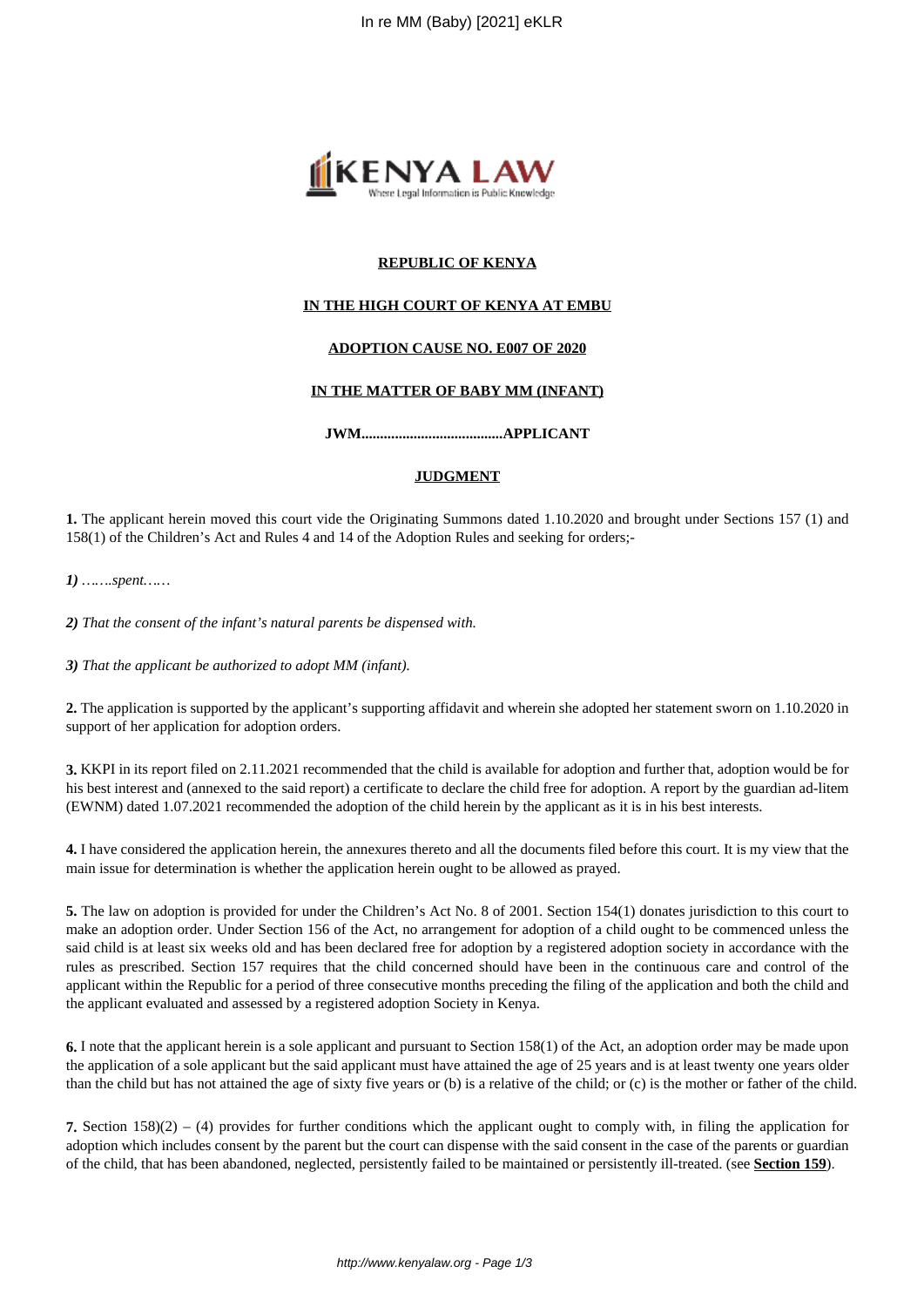**8.** The applicant, in the statement in support of the application for adoption order, averred that the minor herein was approximately nine (9) years old and was referred from Meru Police Station through Imenti North District Children's Officer to Mother Maria Zanelli Children's Home. The letter dated 20.01.2011 from OCS Meru Police Station indicates that the child herein was found abandoned on 22.12.2011. The report to declare the child fit for adoption by KKPI Adoption Centre indicates that the child herein is estimated to have been born on 28.03.2011. As such, at the time of the application herein, the child was more than six (6) weeks old. The child was also declared free for adoption by KKPI Adoption Centre, a registered Adoption Society in the report filed on 2.11.2021.

**9.** The applicant averred that the child herein was received in her care and possession on or about 5.09.2013 and thus he had been in the continuous care and control of the applicant for a period of eight years preceding the filing of the application. She further annexed to the application, copies of her national identity card and wherein it was indicated that she was born in 1965. As such, at the time of making the application herein, she had attained the age of twenty five years, was at least twenty one years older than the child and had not attained the age of sixty five years. From the records, it is clear that the child herein was found abandoned in Meru town and was rescued by a good Samaritan. The report by KKPI Adoption Society indicates that the child remains unclaimed and that his family cannot be traced. As such, the consent by the parent is hereby dispensed with by virtue of section 159.

**10.** However, the applicant herein is a sole female applicant and she intends to adopt a male child. Under Section 158(2)(b) of the Act, an adoption order ought not to be made in favour of a sole female applicant in respect of a male child unless the court is satisfied that there are special circumstances that justify the making of an adoption order. The Children Act has not stated what constitutes the special circumstances but the National Adoption Committee on  $13<sup>th</sup>$  January 2010 formulated guidelines where special circumstances may be found for sole applicants, with respect to Section 158(2) and which guidelines must as far as possible guide this court when determining whether or not to issue an adoption order. The guidelines are as follows: -

#### *i. When the child is a relative.*

*ii. Where the child has special needs and the applicant is willing and has capacity to take care of the child.*

*iii. Where the applicant has adopted or has another biological child or children over whom she is willingly exercising parental responsibility.*

*iv. Where the child to be adopted has a sibling who is also being adopted by the applicant.*

*v. Proposed applicant is the only person available to adopt the child.*

*vi. Where the applicant is the legal guardian of the child or children appointed by will or in adoption proceedings and the parents died or become permanently incapacitated.* 

## (See **In re Adoption of Baby JKM [2017] eKLR** and **MVM Vs MVM [2020] eKLR**)

**11.** The question, therefore, is whether there are special circumstances warranting the grant of the adoption order to the applicant herein. In the same breadth, I also note that the applicant is neither related to the child nor does the child have special needs. I also note that the applicant does not have a child and has not previously adopted any.

**12.** However, the orders sought by the applicant relate to a child. In law, in any matter concerning a child, the best interest of the child is paramount. (See **Article 53(2) of the Constitution and Section 4(3) of Children Act**). The principle of the best interest of the child ensures that decisions are made with the ultimate goal of fostering and encouraging the child's happiness, security, mental health and emotional development into young adulthood.

**13.** When it comes to determining the best interest of a child it is important to consider the evidence before the court in regards to parenting ability of the parent seeking to adopt the minor. The court in assessing the best interest of the child is mandated to evaluate and balance all the elements necessary to make a decision in every situation unfolding.

**14.** The objective is to reach a decision that guarantees the rights of the child and promotes its wellbeing, safety and development. The court must therefore weigh and balance all the relevant factors of a case with a bias to the rights of the child and the